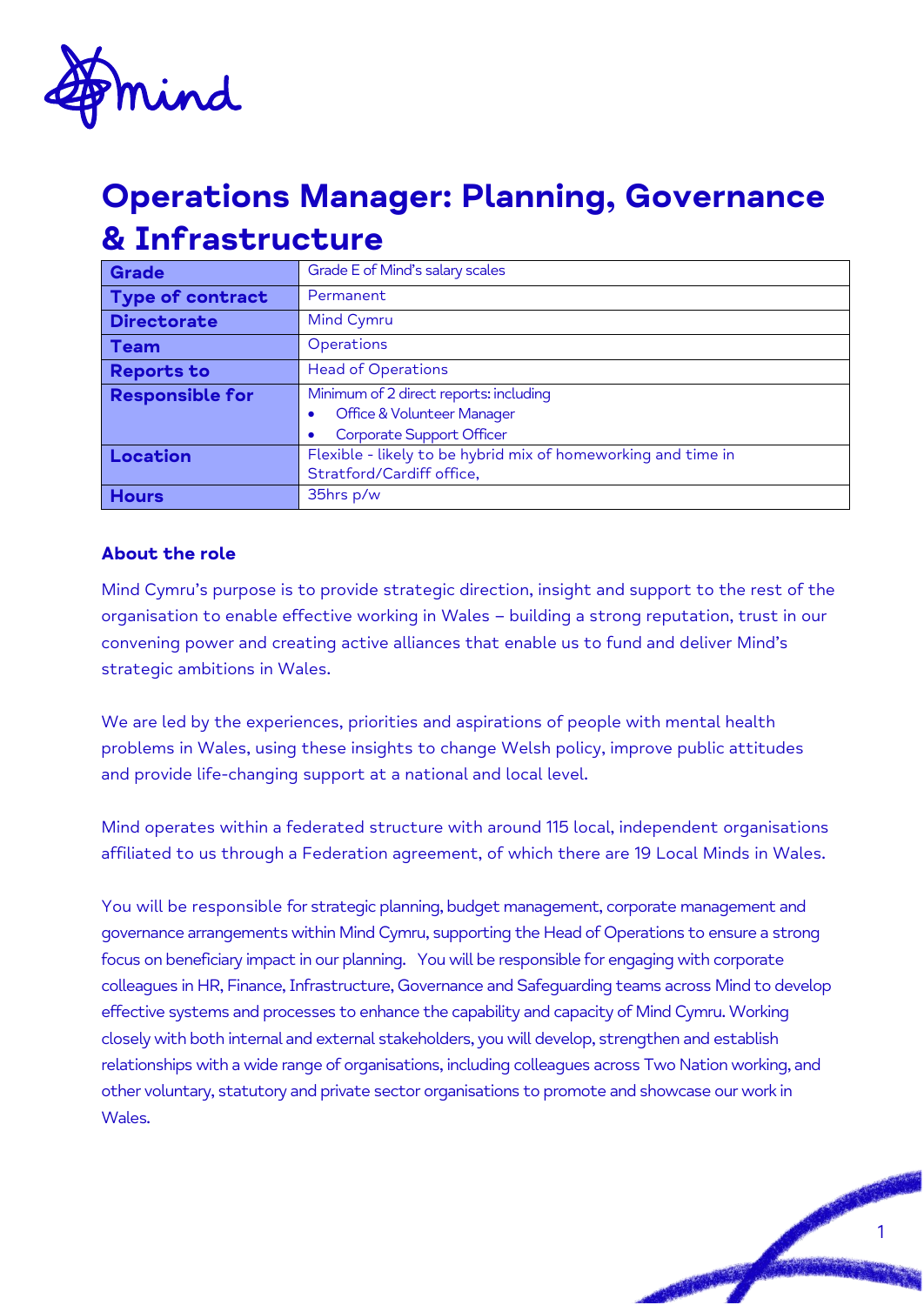

Specifically, the post is responsible for:

#### Planning:

- To ensure Mind Cymru strategic ambitions are reflected in Mind's strategy and that Wales has a strategic plan that best reflects the experiences, priorities and aspirations of people with mental health problems in Wales
- To ensure processes are in place to identify and track business development opportunities

Governance:

- To ensure effective governance arrangements are in place that support the flow of information and knowledge within Mind Cymru and at a two-nation level with Stratford based teams
- To support Mind Cymru decision making by implementing and maintaining business intelligence systems

Infrastructure:

• To ensure effective business processes are in place (including Finance, HR, IT & Infrastructure, office environment, wellbeing support) that support our workforce to thrive and produce their best work

## **Responsibilities**

1. Assist the Mind Cymru Senior Management Team to achieve Mind's mission, vision, values and strategic objectives in Wales and deputise internally and externally, including providing out of office cover and dealing with emergencies.

2. Support the Head of Operations to proactively manage relationships with a range of stakeholders including Welsh Government, commissioners, strategic partners, Local Minds and other delivery partners and represent Mind Cymru at external audience and partnership fora, acting as an ambassador and spokesperson as required.

3. Line manage direct reports and provide dotted line management to other staff as required.

4. Financial oversight and budget management for Mind Cymru, managing devolved budgets, monitoring income and expenditure, ensuring all required processes are maintained, delivering timely and accurate financial information, and providing regular reports to Mind Senior Management and Governance meetings.

2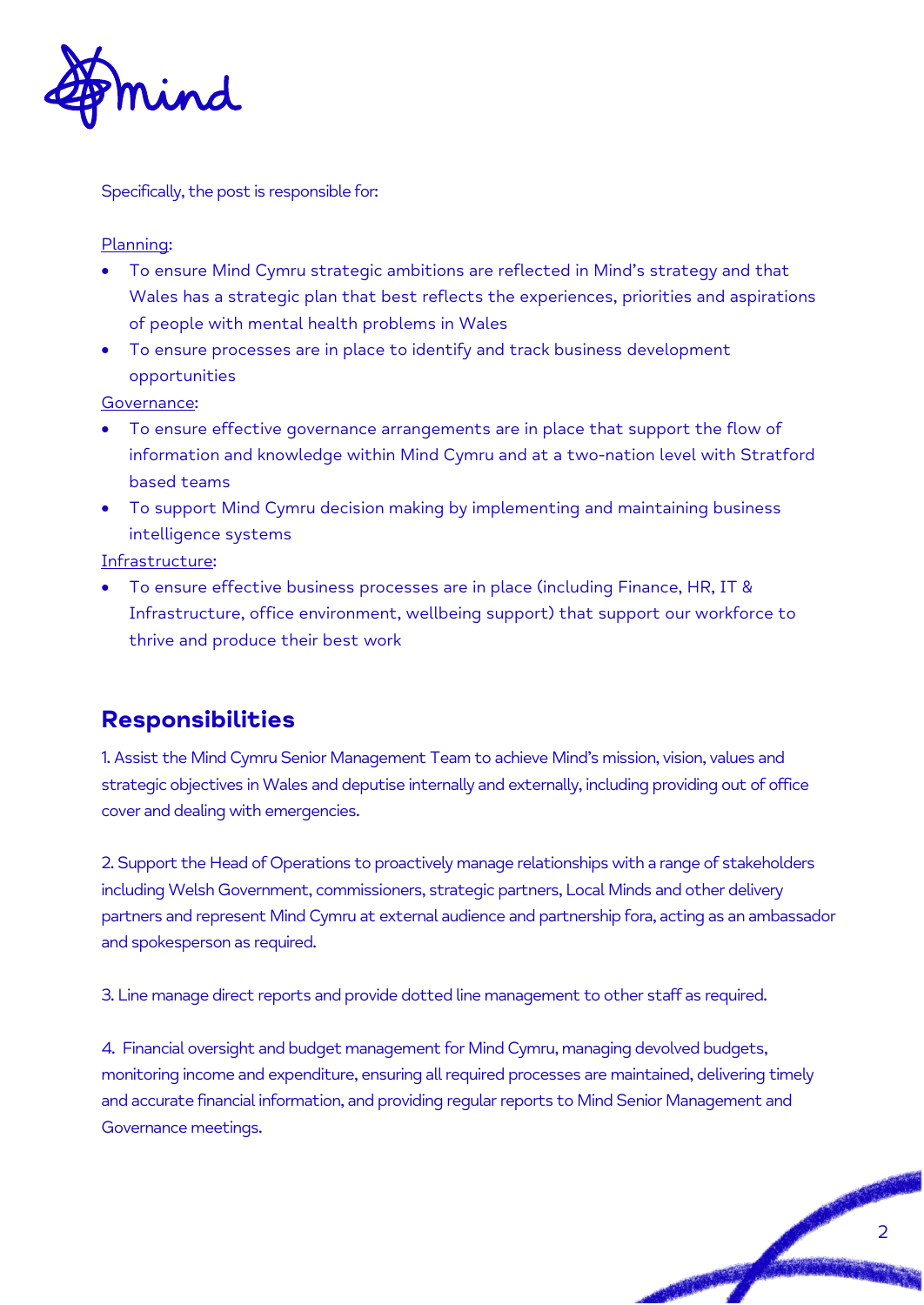

5. Manage and oversee arrangements for recruitment, staff induction, and staff training in Mind Cymru.

6. Coordinate transactional and transformational HR projects as required, including implementing HR policies appropriately

7. Coordinate activity to ensure staff and services take account of diverse needs and that services, processes and approaches are culturally competent and improve inclusivity.

8. Manage and oversee the Volunteers framework and safeguarding arrangements in Mind Cymru.

9. Lead information security arrangements in Mind Cymru, ensuring effective links with the team in Stratford and compliance with GDPR requirements.

10. Oversee the provision of IT equipment, systems and support to enable Mind Cymru staff to work effectively within hybrid arrangements

11. Ensure provision of office accommodation and hybrid working arrangements that support staff to deliver their best work and complies with all legal and environmental requirements

12 Manage the Wales business plan, including leading the annual business planning process for Wales, liaising with wider teams across Mind, and oversight of monthly and quarterly tracking, reporting, forecasting and follow-on actions.

13. In collaboration with colleagues across Mind Directorates, lead on stakeholder management including planning and delivering a programme of stakeholder engagement activity (arranging roundtable and other external-facing events) and overseeing the use of the CRM system in Mind Cymru to enhance and build the Mind profile and reputation in Wales.

14. Contribute to Mind-wide organisational development projects, ensuring the Wales perspective is appropriately considered and addressed.

15. Oversee processes to support the effective running of the Directorate, including the Mind Cymru Board (Pwyllgor), Senior Management Team meetings, maintenance and operation of the Mind Cymru Risk Register (ensuring alignment with the Corporate Risk Register), horizon scanning, and enabling effective cross-function understanding and awareness.

3

PASSAGE AND REAL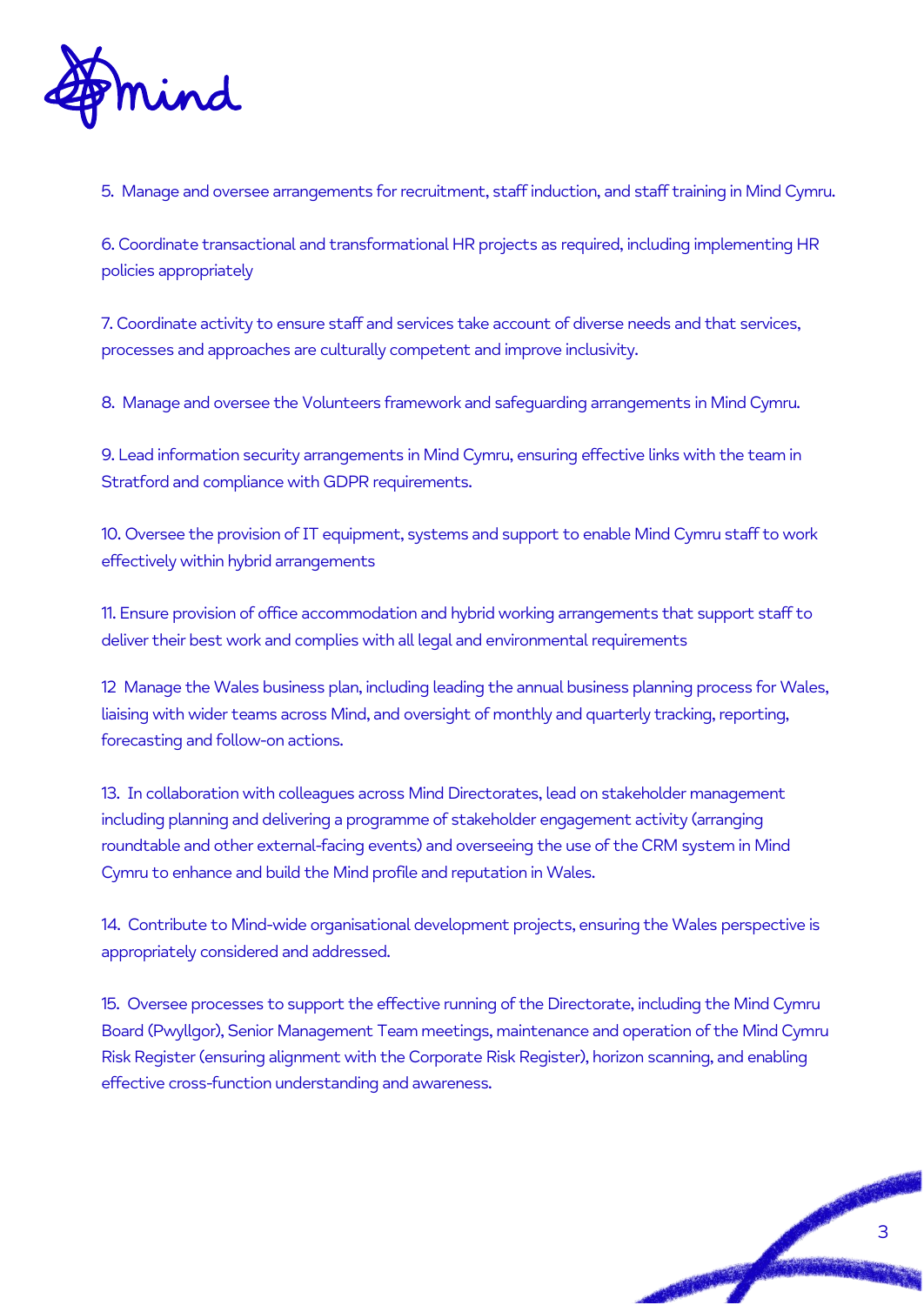

16. Create and maintain strong relationships and processes with key Stratford based teams and Directorates which support effective two nation working (including Strategy & Planning, Business Development, Governance, Finance, Fundraising, Networks & Communities, Organisational Development)

17. Undertake other duties that may from time to time be necessary and are compatible with the nature and grade of the post.

# **Expectations**

- Keep abreast of internal and external developments and respond accordingly.
- To attend and contribute to supervision and appraisal process, meetings, training, and other events as required.
- To adhere to relevant legal and statutory requirements including the Data Protection Act (ensuring an appropriate level of confidentiality at all times), Health and Safety at Work Act (ensuring H&S of own and others at all times) and any other relevant/charity law.

All members of staff at Mind are expected to embody our mission, values and competencies. This includes an expectation that they will:

- Show passion for what Mind does and the changes that we are making for people with mental health problems.
- Work collaboratively across teams, departments, locations and organisations.
- Stand up for what they believe is best and trust in themselves and each other.
- Be open to others and ourselves and show a commitment to learning.
- Be open to change and respond flexibly and quickly to the changing world.
- Demonstrate organisational awareness and see the bigger picture while working towards objectives.
- Communicate effectively, ensuring their messages are understood and that they strive to understand others.
- Value diversity and treat others with respect, showing sensitivity towards differences, promoting and encouraging diversity, and building on people's different skills and talents to enhance the quality of their own and other's work.
- Take responsibility for their decisions.
- Attend and contribute to Mind staff training and any other training identified as appropriate for the post.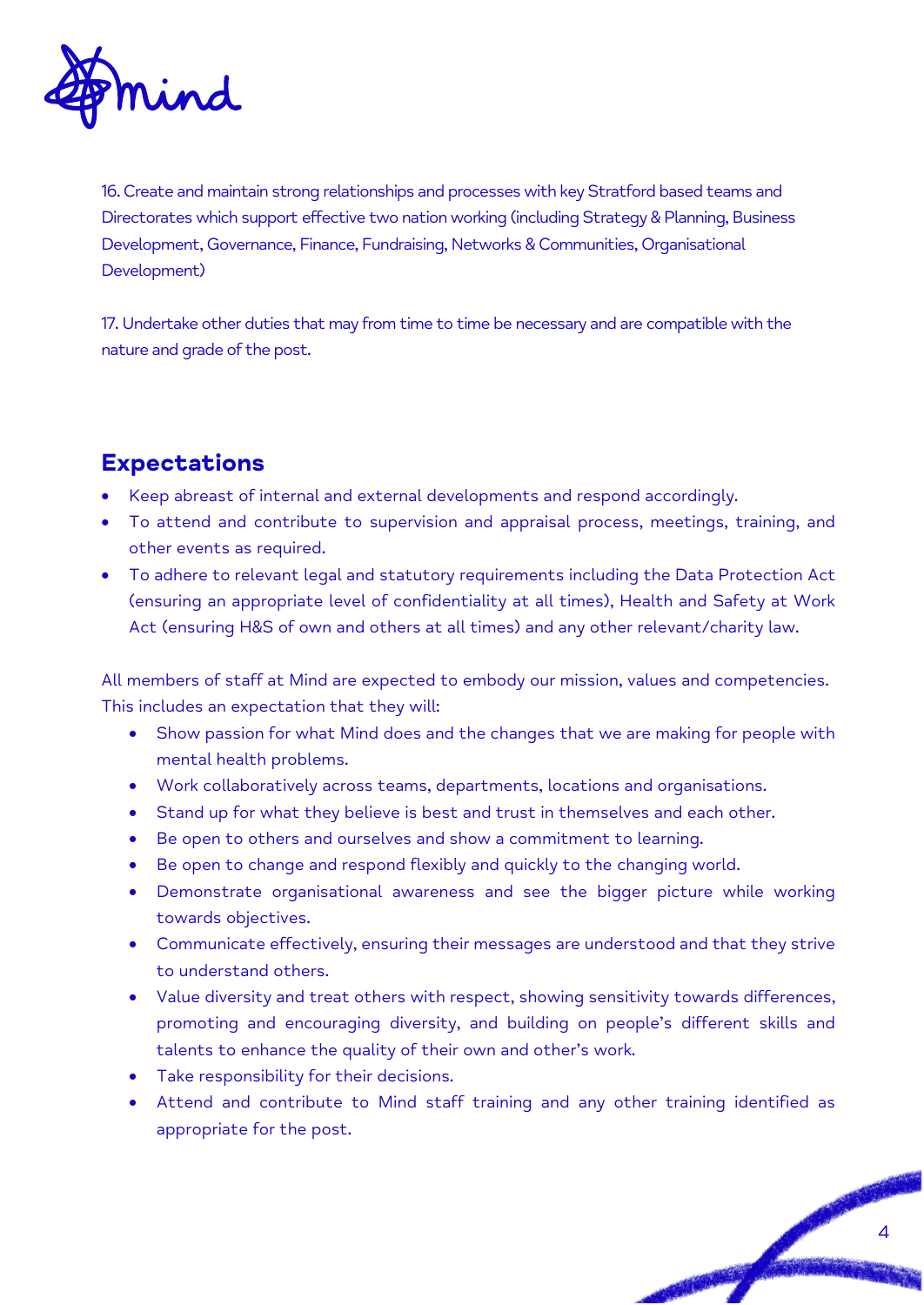

- Occasionally travel to meetings in England and Wales and/or work unsociable hours, which may require the need for an overnight stay, evening and weekend work.
- Ensure that all responsibilities and activities within their post are consistent with the terms and spirit of Mind's mission, vision, values, policies and procedures.
- Adhere to relevant legal and statutory requirements including the Data Protection Act, Health and Safety at Work Act and relevant charity law.
- To be prepared to work flexibly (e.g. hot-desking, home-enabled working) according to business need
- Maintain an appropriate level of confidentiality at all times.
- Contribute to making Mind a greener workplace.

We are committed to becoming actively anti-racist in everything we do. This is a critical priority for Mind. We embrace diversity and understand that being an inclusive organisation, recognising different perspectives, will enable us to provide excellent services. We are committed to ensuring all our employees are treated fairly and equitably at work and promoting equity in physical and mental health for all.

# **Person specification**

## **Essential criteria**

### **Experience:**

1. Demonstrable managerial level experience of strategic planning, corporate development and implementation of cross organisational business strategy, leading and delivering performance targets, managing systems for effective risk management, monitoring and evaluation.

2. Demonstrable experience of supporting effective decision making and operational excellence through putting in place good governance arrangements.

3. Significant experience line managing staff within an operational delivery context.

4. Significant experience of engaging, networking and working collaboratively and in partnership with individuals, groups and organisations both internally and externally, including representing your organisation at partnership and multi-agency fora.

5. Demonstrable management level experience of financial and budget planning, including management of devolved budgets.

#### **Skills**

6. Proven influencing and leadership skills with a strong background in empowerment and involvement.

PASSAGE AND